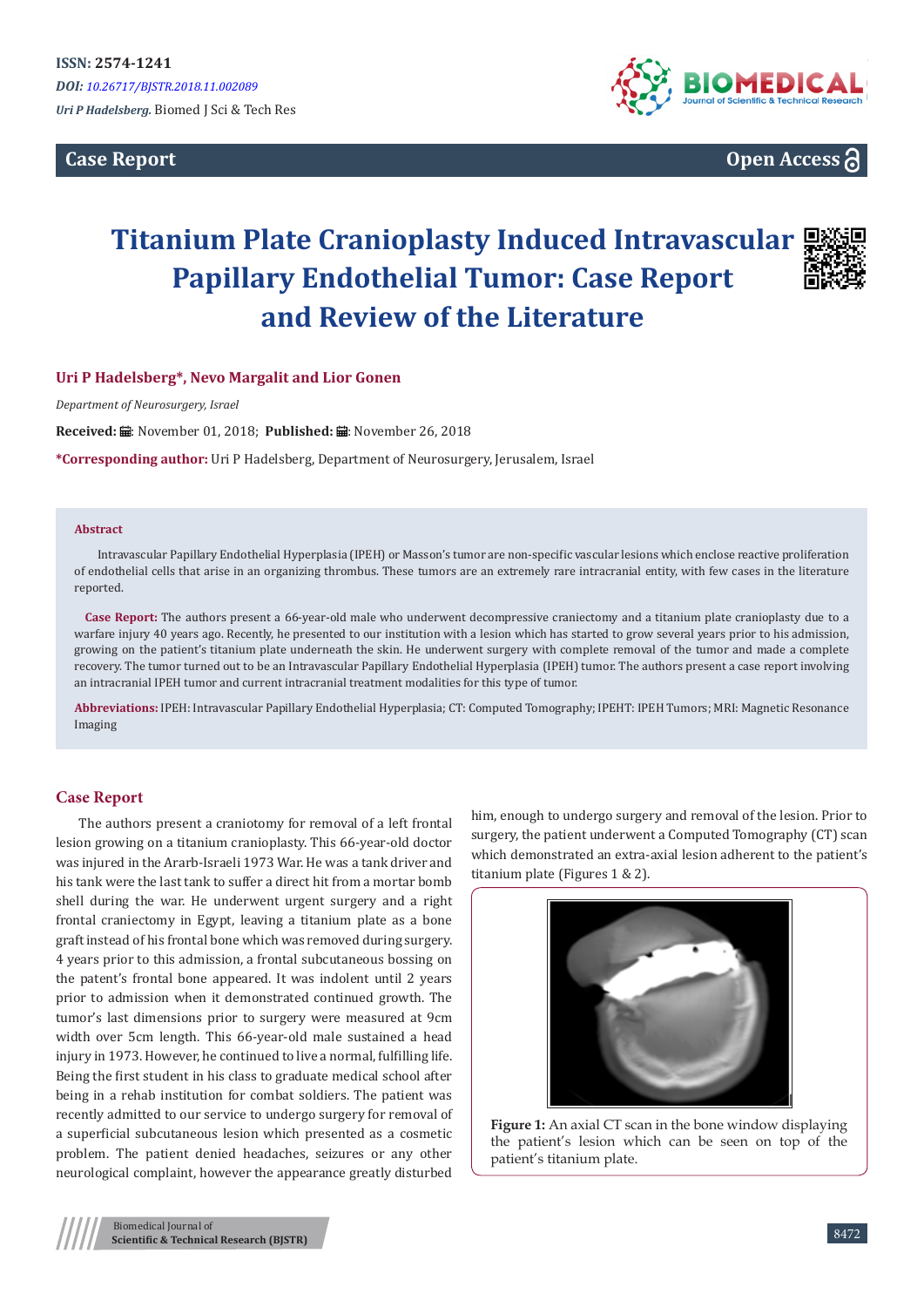

**Figure 2:** A coronal CT scan displaying the same lesion.

During surgery, the patient was laid in the supine position (Figures 3 & 4) and an incision on the skin immediately superior to where the tumor was palpated was made. The tumor was quickly visualized with a gross total excision of the tumor via an approachable and well-defined plain achieved (Figures 5 & 6). The titanium plate inserted during his first operation was made visible during surgery (Figure 7). Suturing of the scar with complete closure was done and a temporary drain left subcutaneously (Figure 8). The patient was extubated in the operating room with no immediate neurological deficit. After surgery, the patient underwent a swift recovery. He was discharged after several days with no neurological deficits, and in an elated spirit after removal of this subcutaneous lesion. The pathology report turned out to be of an Intravascular Papillary Endothelial Hyperplasia (IPEH) type defined as a Masson tumor.



Figure 3: Anterior view of patient's face and tumor in the operating room.



**Figure 4:** Lateral view of patient's face and tumor in the operating room.



**Figure 5:** View of the tumor during surgery.



Figure 6: View of excised tumor.



Figure 7: View of titanium plate without the tumor.



Figure 8: Lateral view of patient's face after tumor excision and skin closure.

# **Discussion**

IPEH tumors were first described by Masson in 192310-12. Papillary endothelial hyperplasia tumors are a benign, non-specific vascular lesion which enclose reactive proliferation of endothelial

8473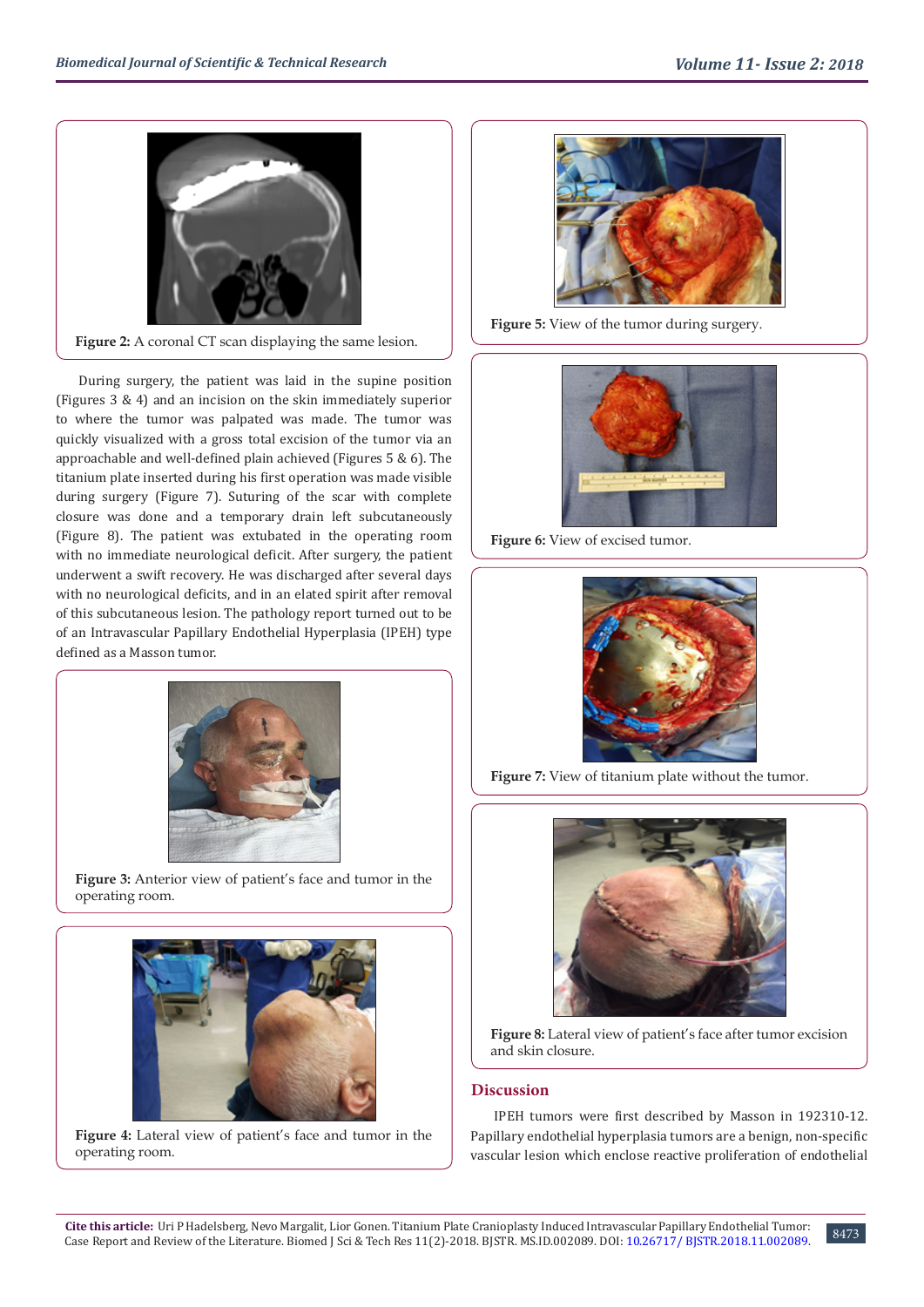cells that arise in an organizing thrombus [1]. The term IPEH suggests that thrombosis happens prior to papillary proliferation and that this proliferation is aided by the thrombotic material's matrix [2]. IPEH Tumors (IPEHT) are most commonly seen in the skin's sub-cutaneous tissue with intracranial lesions being rare, with a bit over 30 cases which have hitherto been reported. On Computed Tomography (CT) imaging, these tumors pose a diagnostic challenge, with difficulty telling apart these tumors and eosinophilic granulomas or other skull tumors. In addition, on CT scans hemorrhage is commonly present [3], however no hemorrhagic signs were seen on this patient's CT scan. In addition, Magnetic Resonance Imaging (MRI) scans can demonstrate the extremely vascular and hyperdense nature of IPEHTs93. Imaging can be misleading, however, as Ong et al. report on a 37-yearold male which underwent surgery for resection of a WHO grade III anaplastic astrocytoma 10. 5 years into follow-up, the patient's imaging showed progressive enlargement of the lesion into the resection cavity, radiographically consistent with tumor recurrence. Chemotherapy was considered, but eventually the patient underwent surgical excision with gross total resection and the pathology was consistent with an IPEHT.

Cagli and colleagues reported about 4 intracranial cases of PEHs which were treated surgically. They report complete removal of only 2 of the lesions, however all 4 cases involved cranial nerve deficits [4]. Furthermore, surgical removal, when complete seems to be enough treatment [3,5,6]. It is important to completely remove the tumor as recurrence or progression may be seen. As an example, for difficult to treat tumors of this type, Avellino et al. report of a Masson tumor in the cerebellopontine angle of a 75-year-old woman. The patient underwent preoperative embolization, subtotal resection and postoperative radiotherapy. The patient was symptomatic 9 years later and had to undergo a repeat embolization and near gross total resection. 15months after her first recurrence, a second recurrence was seen to which she underwent stereotactic gamma knife surgery, leaving a residual and stable looking tumor on follow up of 2.75 years. Indeed, Hastruk et al. also reported on an IPEH tumor mimicking a recurrence in a 56-year-old male which was operated for a left posterior convexity meningioma and which was thought to have a recurrence [7]. In cases where the surgical approach is challenging, unlike in our case, Gamma Knife radiosurgery can be employed. Ohshima et al. report of a successful treatment of a superior orbital fissure PEHT after incomplete resection of the tumor as an alternative therapeutic modality [8], however due to a small cohort and few cases reported of radiosurgery treatment, it is difficult to draw conclusions about the efficacy of adjuvant treatment [3].

The use of titanium cranioplasties for calvarial defects is still seen today [9], with long term outcomes of patients undergoing secondary cranioplasty after decompressive craniectomy for trauma or infraction being the material of choice. However, there are no reports of lesions growing on top of titanium cranioplasties. In a prospective trial from July 2018, comparing long term outcomes of cranioplasty with the use of an autologous cranioplasty and custom-made titanium bones in patients after craniectomies, custom-made titanium skulls had fewer bone resorption [10] . However, complications are seen with the use of this material. Hill et al. [11] retrospectively examined all titanium cranioplasties in his institution between 2007-2011, with 95 patients included in the study. 29 of these patients developed one or more post-cranioplasty complications, with a complication rate of 31.5%. The following complications were noted: subdural hematoma, extradural hematoma, CSF leak, seizures, intracerebral hemorrhage [12], subgaleal collection and pain. Of these 29 cases, 9 required cranioplasty removal and 10 required a further surgical procedure, with infection being the most common complication. In another retrospective study of titanium cranioplasties involving 174 patients, Mukherjee et al. had a complication rate of 26.4% and 10.3% rate of plate removal [13,14]. In neither studies were there any abnormal lesions growing on the plate.

## **Conclusion**

To the best of our knowledge, this is the first case of an IPEH tumor occurring after secondary cranioplasty due to combatinduced craniectomy. IPEH tumors are a rare intracranial entity, which may also cause dire cosmetic consequences. These tumors, however, when located on the superficial brain, can be successfully fully removed. In cases of incomplete intracranial removal or where cranial nerves are involved, one may use additional treatment modalities such as radiosurgery after a surgical attempt. Further research with larger cohorts of patients are needed in-order to understand the role of adjuvant therapy in these rare intracranial tumors.

### **References**

- 1. [Tosios K, Koutlas IG \(1994\) Papanicolaou SI: Intravascular papillary](https://www.ncbi.nlm.nih.gov/pubmed/7965329.) [endothelial hyperplasia of the oral soft tissues: Report of 18 cases and](https://www.ncbi.nlm.nih.gov/pubmed/7965329.) [review of the literature. J Oral Maxillofac Surg 52\(12\): 1263-1268.](https://www.ncbi.nlm.nih.gov/pubmed/7965329.)
- 2. [Clearkin KP, Enzinger F \(1976\) Intravascular papillary endothelial](https://www.ncbi.nlm.nih.gov/pubmed/947306.) [hyperplasia. Arch Pathol Lab Med 100\(8\): 441-444.](https://www.ncbi.nlm.nih.gov/pubmed/947306.)
- 3. [Shah HC, Mittal DH, Shah JK \(2014 \) Intravascular papillary endothelial](https://www.ncbi.nlm.nih.gov/pubmed/25624932) [hyperplasia \(Masson's tumor\) of the scalp with intracranial extension. J](https://www.ncbi.nlm.nih.gov/pubmed/25624932) [Pediatr Neurosci 9\(3\): 260-262.](https://www.ncbi.nlm.nih.gov/pubmed/25624932)
- 4. [Cagli S, Oktar N, Dalbasti T, Işlekel S, Demirtaş E \(2004\) Intravascular](https://www.ncbi.nlm.nih.gov/pubmed/15253546) [papillary endothelial hyperplasia of the central nervous system four](https://www.ncbi.nlm.nih.gov/pubmed/15253546) [case reports. Neurol Med Chir \(Tokyo\) 44\(6\): 302-310.](https://www.ncbi.nlm.nih.gov/pubmed/15253546)
- 5. [Ong SS, Bruner J, Schellingerhout D, Puduvalli VK \(2011\)Papillary](https://www.ncbi.nlm.nih.gov/pubmed/20740304) [endothelial hyperplasia presenting as recurrent malignant glioma. J](https://www.ncbi.nlm.nih.gov/pubmed/20740304) [Neurooncol 102\(3\): 491-498.](https://www.ncbi.nlm.nih.gov/pubmed/20740304)
- 6. [Park KK, Won YS, Yang JY, Choi CS, Han KY \(2012\) Intravascular papillary](https://www.ncbi.nlm.nih.gov/pubmed/22993679) [endothelial hyperplasia \(Masson tumor\) of the skull: Case report and](https://www.ncbi.nlm.nih.gov/pubmed/22993679) [literature review. J Korean Neurosurg Soc 52\(1\): 52-54.](https://www.ncbi.nlm.nih.gov/pubmed/22993679)
- 7. [Hasturk AE, Basmaci M \(2013\) Foreign body granuloma mimicking](https://www.ncbi.nlm.nih.gov/pubmed/24390955) [recurrent intracranial tumor: A very rare clinical entity. Acta Med Iran](https://www.ncbi.nlm.nih.gov/pubmed/24390955) [51\(11\): 816-818.](https://www.ncbi.nlm.nih.gov/pubmed/24390955)
- 8. [Ohshima T, Ogura K, Nakayashiki N, Tachibana E \(2005\) Intravascular](https://www.ncbi.nlm.nih.gov/pubmed/16099263) [papillary endothelial hyperplasia at the superior orbital fissure: report](https://www.ncbi.nlm.nih.gov/pubmed/16099263) [of a case successfully treated with gamma knife radiosurgery. Surg](https://www.ncbi.nlm.nih.gov/pubmed/16099263) [Neurol 64\(3\): 266-269.](https://www.ncbi.nlm.nih.gov/pubmed/16099263)
- 9. [Williams L, Fan K, Bentley R \(2016\) Titanium cranioplasty in children](https://www.ncbi.nlm.nih.gov/pubmed/27174495) [and adolescents. J Cranio-Maxillofacial Surg 44\(7\): 789-794.](https://www.ncbi.nlm.nih.gov/pubmed/27174495)